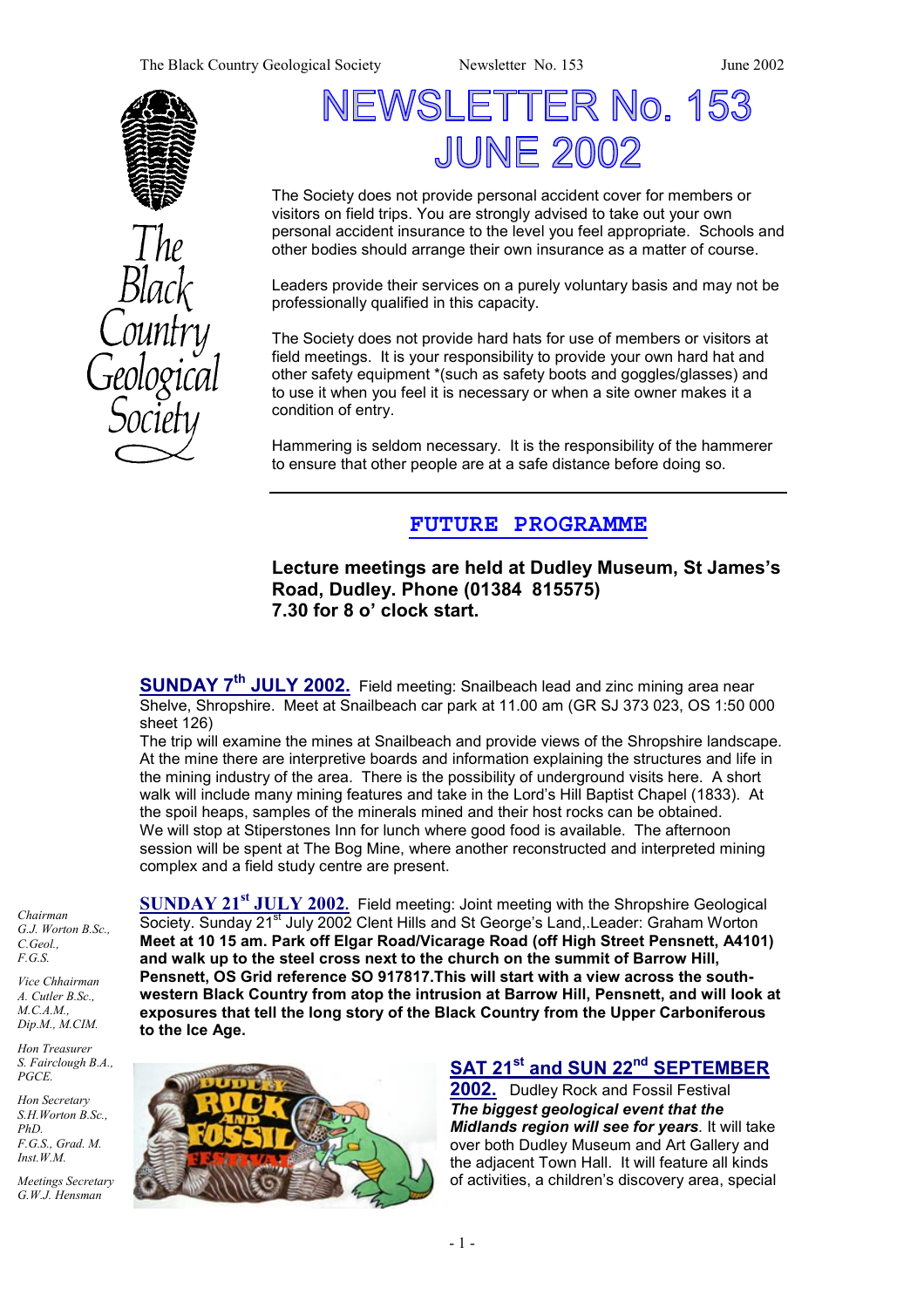events and trips with many exhibitors and dealers. Celebrating the whole sphere of geology and Earth science there will be something for everyone.

If you would like to enjoy the privaledges offered to volunteers who help to warden the event, please contact Graham Worton at Dudley Museum on 01384 815575.

The BCGS is sponsoring the event and has a large stand at the event. If you have material that could be sold at the event to raise funds for the society please let us know.

**MONDAY 30TH SEPTEMBER 2002** Lecture: David Brew "Shoreline Movement and Shoreline Management in the Wash, Eastern England" This lecture will examine the processes that change the shape of the coast in the Wash and measures taken to manage that change.

**MONDAY 28th OCTOBER 2002.** Lecture: Dr Ian Sutton "Yellowstone, its Evolution and Geology." This lecture will look at one of the world's most famous geological areas. It will explain how it was created, how it has evolved and describe its spectacular geological features.

**NOVEMBER 2002.** Members evening at the Museum. Your chance to have a guided tour of the Museum followed by a series of short talks given by Society members. This will be open to anyone who would like to share something of interest. Date & details to follow.

## **EDITORIAL**

## *Art and Geology and Geoart*

Art and science in recent years have sometimes seemed to be increasingly separate disciplines. Yet both are attempts to observe and investigate the world around us, and both can increase our appreciation of it and enrich our lives. There is no doubt that geology is still perceived by the majority of (adult) people to be a difficult, disciplined subject that needs training to get into and enjoy. In stark contrast, the arts seem to be very widely appreciated as a pleasurable pastime that anyone can be involved in with little or no training. Almost all children find geology and natural history to be hands-on, fun-stuff that they can explore with no equipment or training at all. The children also teach us the importance of imagination and creativity in the interpretation of the things that we find.

In terms of the midlands 'scene' there is a growing interest in 'palaeoart' both from the geologists and the artists. Recent projects have included exhibitions of paintings and models accompanying the Jurassic Sea Monsters exhibition at Dudley Museum. There has been 'installation art' in Jo Nadin's 'Fossils Grow Slowly'exhibition also at Dudley, glass trilobites have been made by Lynn Rivers a glass student at Stourbridge, Trilobite effigies have been included by Steve Field (Dudley's Borough artist)



in bridge buttresses on the Dudley Southern by-pass as works of public art and there is currently a school's geology and art project called 'The Waves Project' which has art on display at the museum (picture above). The theme of this years Rock and Fossil fair is also 'Art of Stone' and will feature scultors.

We would love to hear about other local arts and geology connections so please get in touch if you know of anything that our members and affiliates might like to know of.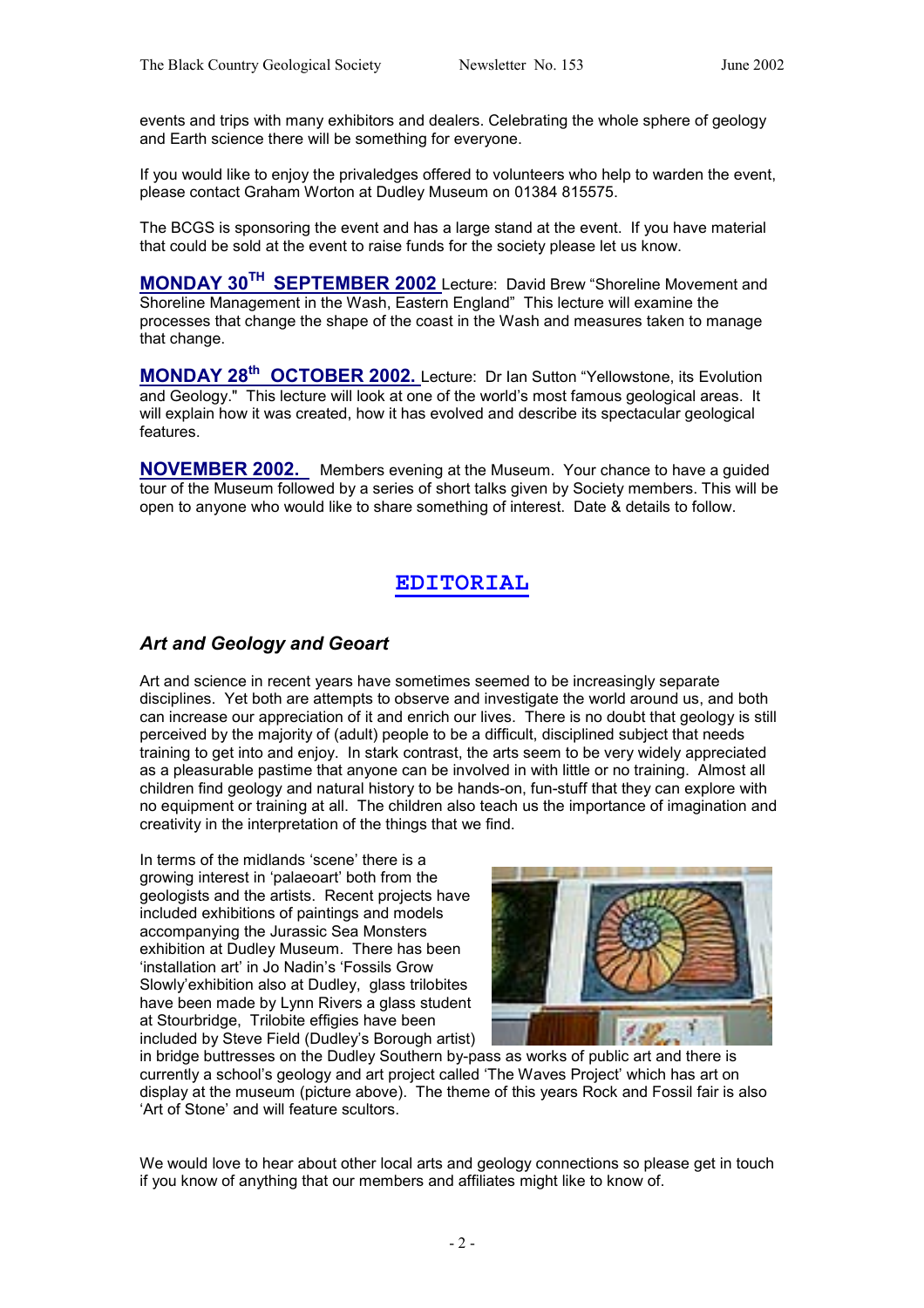## **REPORTS**

## **MONDAY 29th APRIL 2002.**

Lecture: Professor Aftab Khan, Department of Geology, University of Leicester. "Lithospheric Structure and Dynamics of the Kenya Rift."

I recall in 1968, when I was teaching at a school on the edge of the Western arm of the African Rift Valley in Uganda, giving a lecture to the School Geographical Society in which I discussed whether the rift was the result of tension or compression. Was it pulled or was it pushed? It was an exceedingly short lecture. More than thirty years later, following Professor Khan's lecture, I believe I could say a little more.

120 million years ago as a result of the formation of the Mid Atlantic Rift, South America and Africa had drifted apart and Gondwanaland was broken up. 60 million years later India and Africa were also separated. East Africa is the only place in the world where continental rifting is currently taking place and its study may well shed light on processes taking place on other planets in the solar system. The rift system is three pronged, the Red sea, the Gulf of Aden and an extensive rift through eastern Africa reaching as far as the Zambesi. In the Horn of Africa is the Afro-Arabian Swell and large amounts of volcanic material have been extruded. Palaeomagnetic studies indicate that the Aden igneous rocks are young, and geomagnetic stripes in the Red Sea show the magnetic reversals and offsetting by transform faults familiar to us from the Mid Atlantic.

Professor Khan's study concentrates on the eastern arm of the bifurcating rift in Kenya. It is a domed area where volcanoes are many and earthquakes relatively few. The Rift Valley is volcanic but the rocks to either side are Precambrian, Archaen to the west and Proterozoic to the east. The rift in fact lies along a very old suture line. The rift valley contains many volcanoes, some freshwater and many salt lakes, and is bounded by bold fault scarps made of young lava flows. The largest volcanoes such as Elgon and Kenya lie well away from the rift itself. Early ideas of the rift's formation were of an area down fallen between normal faults resulting from crustal stretching. Gregory, however, as a result of low gravity anomalies measured in the rift, postulated that compression was the overriding process. Indeed a wider world view shows the area to be surrounded by spreading ridges where the plates are moving in towards the East African area.Professor Khan's work began in the 1960s with extensive gravity surveys. This required very accurate height measurements obtained from detailed surveys or the East African Railway Company. Gravity measuring equipment was heavy and in limited supply so the work was arduous.

A complex pattern of Bouguer anomalies arose. Although the area in general was of low gravity, in the middle of the rift ran a line of gravity highs. Associated with this gravity high are volcanoes (including some of sodium carbonate ash) and geothermal activity. Seismic surveys have revealed more of what lies beneath the surface. Beneath the rift at depth the mantle rocks slow down seismic waves because of abnormal heating. These hotter mantle rocks are rising to give near surface rocks of abnormally high density.

Professor Khan spoke about the Kenya Rift International Seismic Project and in particular the experiments carried out between 1985 and 1994. These show that there are abrupt changes in the depths to the Moho (the interface between the crust and the mantle where the composition and consistency of the rocks change dramatically). The project involved seismic surveys along the length of the rift, transversely across it and outside of the rift area. Explosions were made using up to a ton of explosive placed either in 50 metre deep boreholes or under water and the seismic effects and positions were recorded digitally at 1 km intervals. Predictive models were made and then modified to accord using the actual seismic results. Along the rift seismic velocities are low. But the controlled explosions give precise information for the less deep areas. For structures up to 50km deep earthquakes have to be used and are combined with heat flow studies to make interpretations.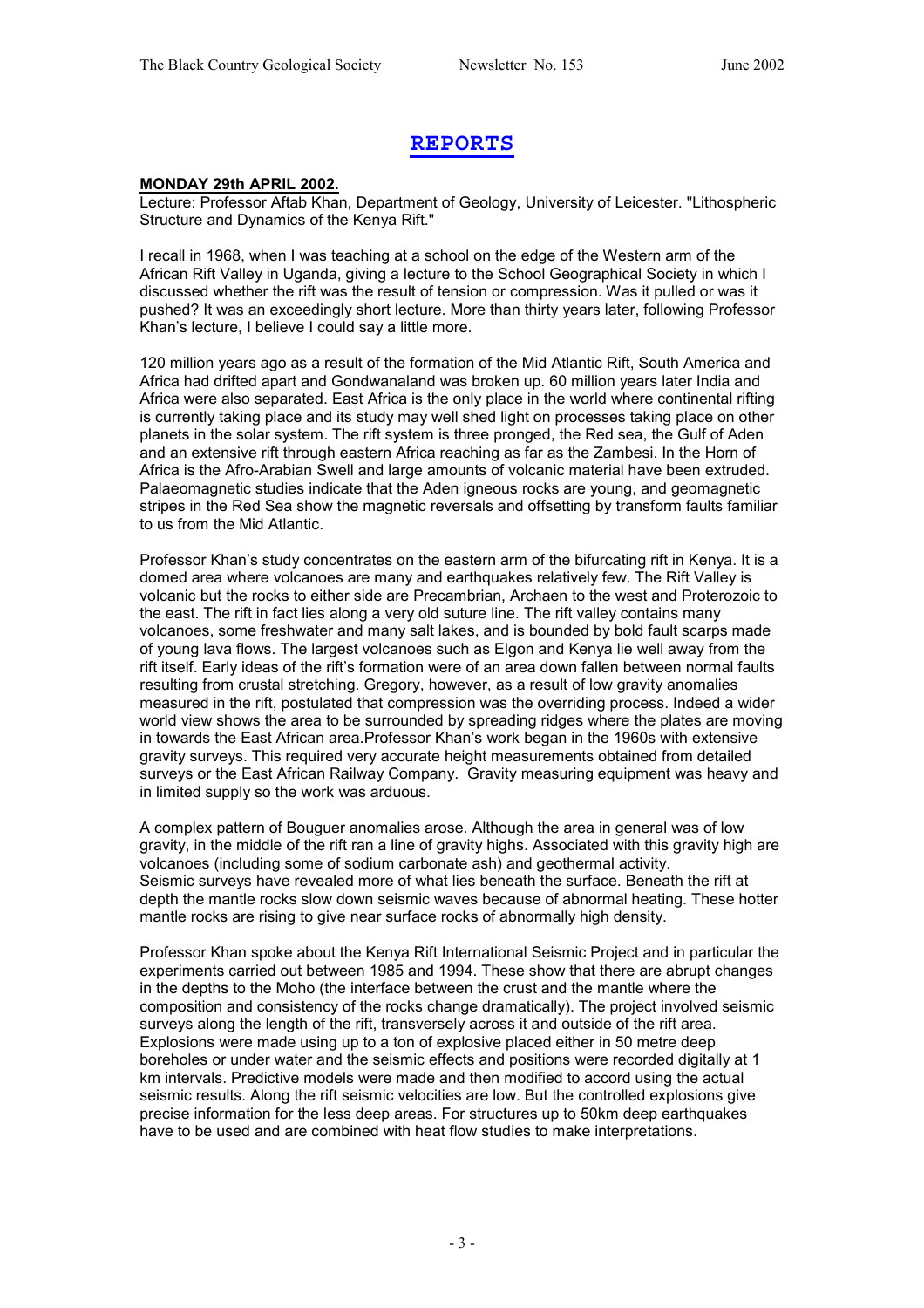At the top of the mantle below the rift , waves with speeds of 7.6km per second indicate mantle rocks which are partially melted. The whole of East Africa seems to be underlain by hot asthenosphere down to a depth of 150km from which bands of hot rocks ascend. There remains much to study in the Kenya area but research attention is now being focussed on Ethiopia and the Horn where the transition from continental to oceanic rifting takes place. Kate Ashcroft.

#### **SUNDAY 4th May 2002.**

Field visit to the Aqualate area on the Shropshire/Staffordshire border

Fourteen members attended and studied various aspects of geomorphology associated with ice sheet deposition, post ice sheet deposition and periglacial features. Some of the most stimulating discussion centred around the deposition of Kames and Eskers and the development of the Gnosall glacial overflow channel. Some erratic boulders were visited and were identified by members as granites from the North of England. Aqualate Mere, a National Nature Reserve, was the focus of the days visit and a splendid day ended with views of the mere and a discussion on its formation. The display of bluebells on this beautiful May day was magnificent.

Andrew Rochelle

## **CONSERVATION COLUMN**

Sustainability Fund: We are still thinking about the opportunities that may exist through this new fund for working on our local sites. We are also discussing possible joint bids and projects with our neighbouring counties. More on this in the next issue

#### **UKRIGS Conference 2002:** *Providing Geodiversity*

The date and venue have been set for this years RIGS conference. It will be held at the Loreto Centre, Llandudno, North Wales from the  $2^{nd}$  to the  $5^{th}$  of October . It will focus on key themes including:- Raising Awareness, Education, Tourism, Sustainability. It will be the usual high quality presentations and field trips with invaluable opportunities to share ideas views and experiences with others from across the country. This is a great chance to get informed and involved don't miss it. Further details available from DR Cynthia Burek Email [c.burek@chester.ac.uk](mailto:c.burek@chester.ac.uk) or Wendy Owens on 01352 715531

#### **Dudley Museum Update**



The 'geological heritage development fund' has made its first purchase. This is a slab of complete Silurian (Much Wenlock Limestone Formation) Eurypterids (Sea Scorpians) from the Ukraine.

The collection has only contained some fragments found in our local rocks until now and these have not been of display quality that would be useful for public interpretation. The attached picture shows our new acquisition which will be on display shortly.

#### Gallery 4; Buried treasures of the Black Country

This small geology gallery has now entered phase two of its launch. Much of the artwork from the three schools that were involved in the 'Waves Project' is now on the walls and is wonderful bringing colour and imagination from the young to the gallery. It also now features fossil identifier lists which allow the gallery to be used as a place to brings finds for identification by comparison to the representative material on display. Phase three will open at the beginning of September to coincide with the Rock and Fossil Fair.